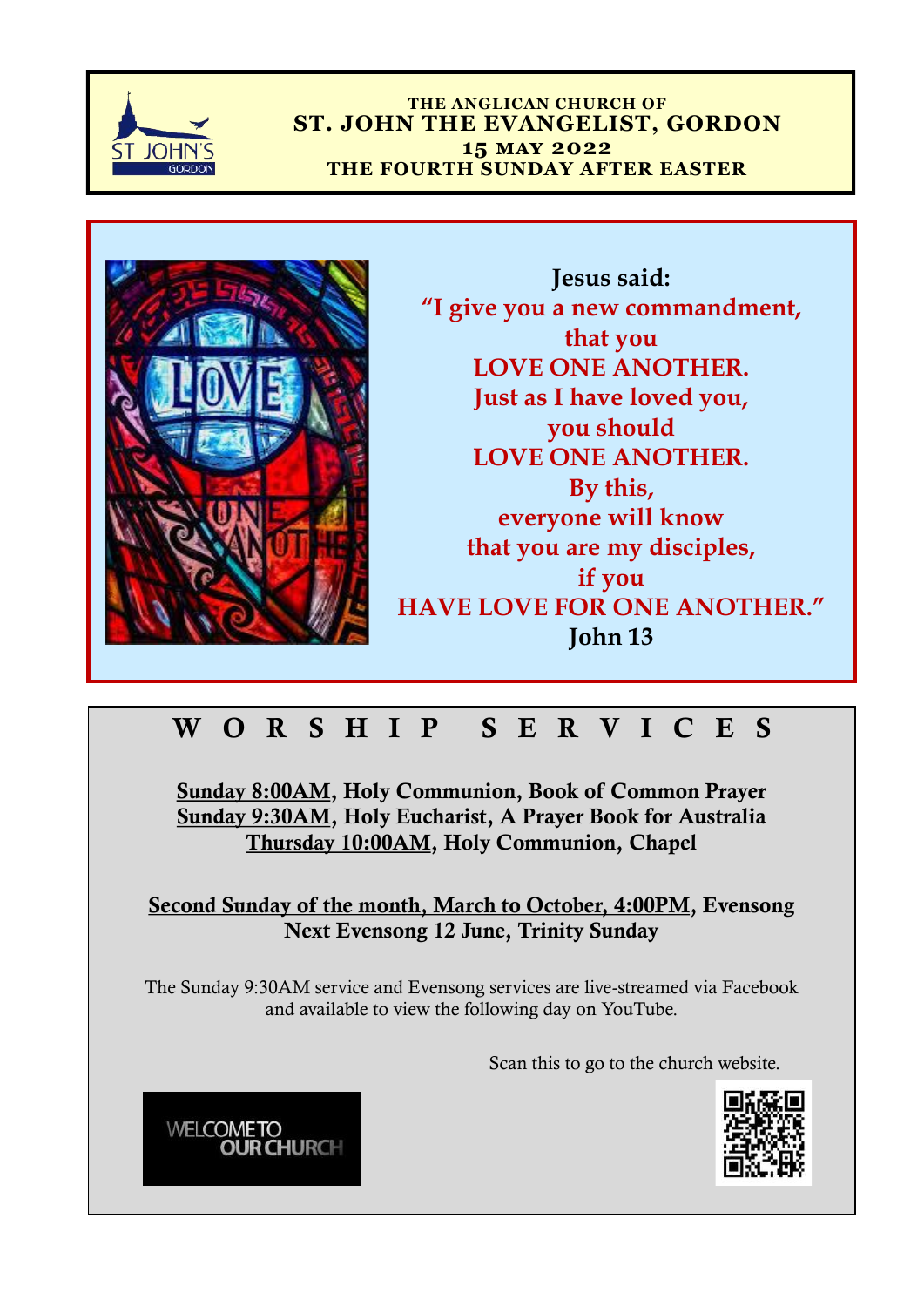### P A R I S H N O T I C E S

THANK YOU to those who brought refreshments for after ANZAC service. It is our pleasure and privilege to be the venue for this annual commemoration and afterwards to extend hospitality.

The next LADIES' GAMES AFTERNOON will be Friday, 20 May, the third Friday of the month. Please let Jan Kneeshaw know of your interest, jan.kneeshaw@optusnet.com.au or 9144 4915.

Our church will be a POLLING PLACE 21 May. Please help us fundraise by baking and bringing something for the ELECTION DAY BAKE SALE. See Page 3.

OP SHOP SALES, held two Saturdays a month, are big events. There are always so many bargains to be had that on sale days merchandise is displayed both inside and outside the shop. Help is needed setting up outdoor tables before sales and packing up after sales—you could volunteer for one or the other. Stop by any Tuesday or Thursday morning when sorting and pricing are occurring to discuss what you can do to help with this vital ongoing fundraising effort.

SUNDAY MORNING NINE-THIRTY SIDESMEN ARE NEEDED, new or returning. Please contact John Brandon, johnbrandon@bigpond.com. Training provided.

Pastoral Chaplain Jen Lum asks us to join in the PRAYER VIGIL that is part of the KAIROS OUTSIDE prayer retreat she will attend 27 to 29 May. Jen has been on Kairos Inside Weekend retreats before, inside a prison, with inmates. Kairos Outside is for family and friends of incarcerated inmates. The goal of the prayer vigil is to have three persons (in varied locations such as their homes) praying for the team and the retreat guests every half hour, around the clock all weekend. You may sign up for a spot on the prayer link roster via the link below

<https://signup.com/client/invitation2/secure/517027929508052033/false#/invitation> or by contacting Jen Lum or the church office.

Kairos Prison Ministry Australia E-mail info@kairos.org.au Telephone 02 9987 2016 (extension 1) Website www.kairos.org.au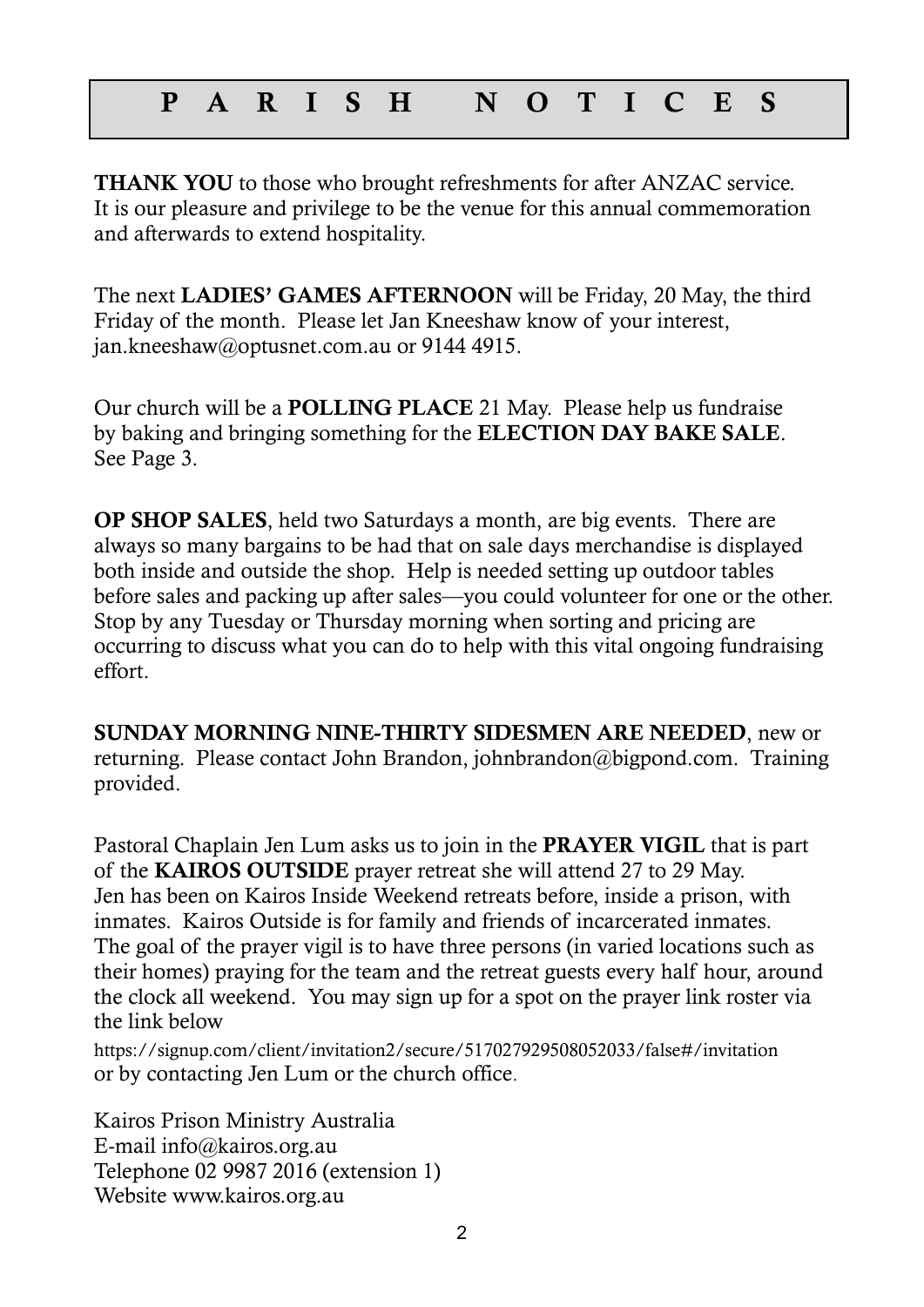



## ELECTION DAY, Saturday, 21 May, St. John's will be a POLLING PLACE. Please help fundraise for the parish by baking your specialty.

The Op Shop will be open for a special sale, inside only, 9:00AM to 3:00PM. There will be a sausage sizzle. Cakes and jams will be sold. You can help with fundraising by baking your specialty and dropping it off at the church Thursday or Friday. Containers will be available after church today and in the office in the coming week.



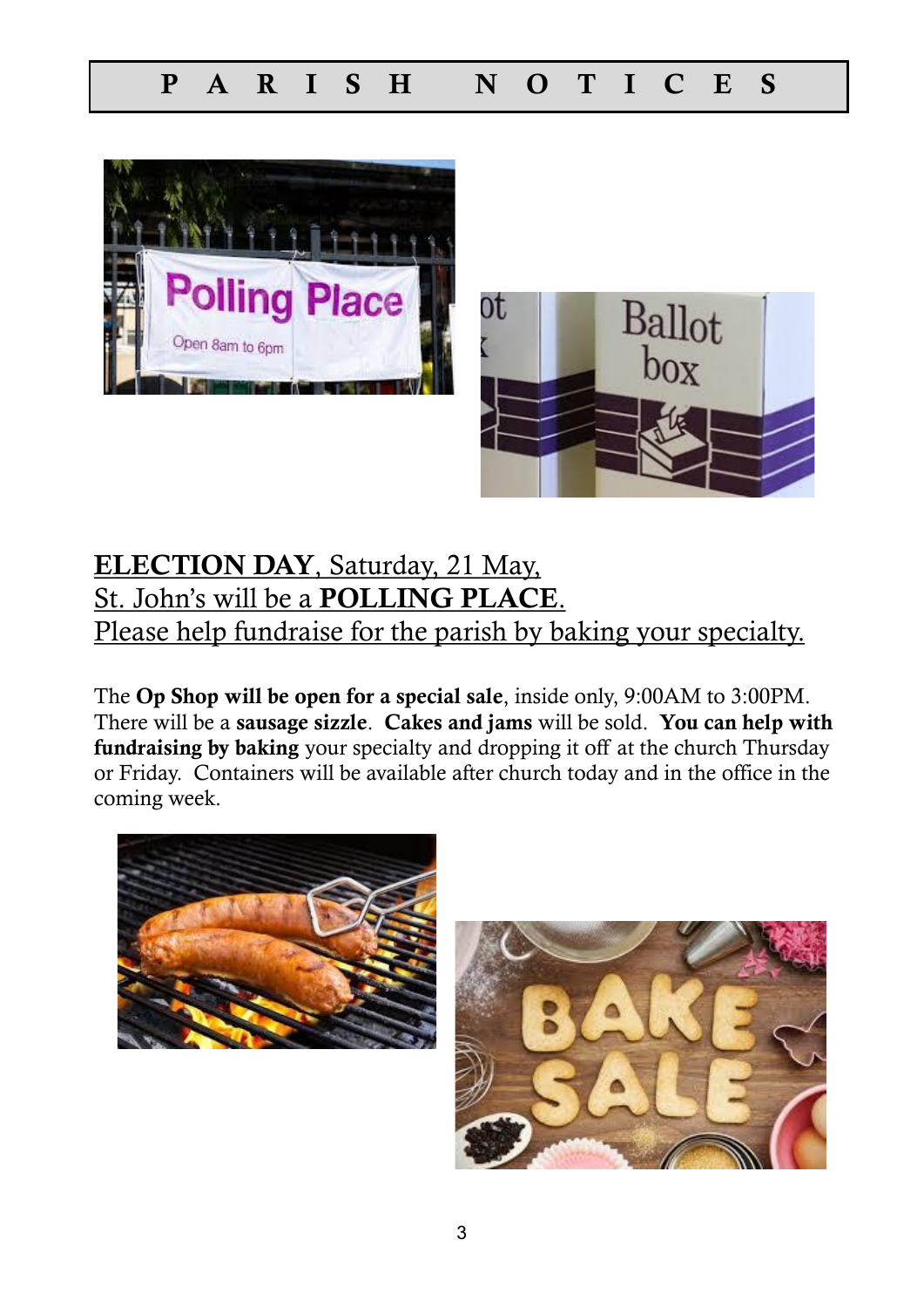# C A L E N D A R

May

 $\mathbf{I}$  $\mathbf{I}$ Т П  $\mathbf{I}$ 

| <b>ISUN15</b>                | 8:00AM         | Holy Communion, Book of Common Prayer                                             |  |
|------------------------------|----------------|-----------------------------------------------------------------------------------|--|
|                              | 9:30AM         | Holy Eucharist, A Prayer Book for Australia                                       |  |
| TUE <sub>17</sub>            | <b>Morning</b> | Op Shop crew prices and sorts                                                     |  |
| <b>WED 18</b>                | 11:00AM        | Bible Study for Cantonese speakers,                                               |  |
|                              |                | led by Father Ernest, Upper Room,                                                 |  |
|                              |                | studying the Book of Malachi                                                      |  |
|                              | 4:00PM         | Women's Bible Study, led by Jen Lum,                                              |  |
|                              |                | Crypt, studying Ecclesiastes                                                      |  |
| 'THU 19<br><b>Morning</b>    |                | Op Shop crew prices and sorts                                                     |  |
|                              | 10:00AM        | Holy Communion, Chapel                                                            |  |
|                              | <b>Noon</b>    | ESL combined class, via Zoom                                                      |  |
|                              | Evening        | Table tennis, Hall                                                                |  |
|                              | 7:30PM         | Bishop Michael Bible Study group,                                                 |  |
|                              |                | via Zoom, studying Genesis                                                        |  |
| THU 19 and FRI 20            |                | Drop off baked goods for Election Day bake sale                                   |  |
| $\int$ FRI 20<br>1:00PM      |                | Ladies' Games Afternoon, Upper Room                                               |  |
| $\sqrt{\text{SAT 21}}$       |                | <b>Election Day</b>                                                               |  |
|                              |                | St. John's to serve as a polling place                                            |  |
|                              |                | Op Shop special sale, inside only, 9:00AM to 3:00PM                               |  |
|                              |                | Sausage sizzle and bake sale                                                      |  |
| <b>FRI 27 to SUN 29</b>      |                | Kairos Outside Prayer Retreat                                                     |  |
|                              |                | Prayer roster all weekend, around the clock                                       |  |
| $\overline{\text{SAT 28}}$   | 9:00AM         | Op Shop Sale                                                                      |  |
|                              |                |                                                                                   |  |
|                              |                |                                                                                   |  |
| <u>June</u><br>$\int$ SAT 11 | 9:00AM         | Op Shop Sale                                                                      |  |
| $\sqrt{15}$                  | 4:00PM         | Evensong                                                                          |  |
| <b>ISAT 25</b>               | 9:00AM         | Op Shop Sale                                                                      |  |
|                              |                |                                                                                   |  |
|                              |                |                                                                                   |  |
|                              |                |                                                                                   |  |
|                              |                | <b>Sesquicentennial Celebration Major Events</b>                                  |  |
| SAT JULY 23 2:00PM           |                | Talk on the history of St. John's Cemetery                                        |  |
|                              |                | Speaker: Sue Holmes, Ku-ring-gai Historical Society                               |  |
| <b>SUN 18 SEPT 9:00AM</b>    |                | Sesquicentennial Service, Archbishop present and preaching                        |  |
| <b>FRI21 OCT Evening</b>     |                | Plaque to be unveiled Brunch in church hall to follow<br>Formal Dinner, black tie |  |

SAT 26 NOV Day Sesquicentennial Fête